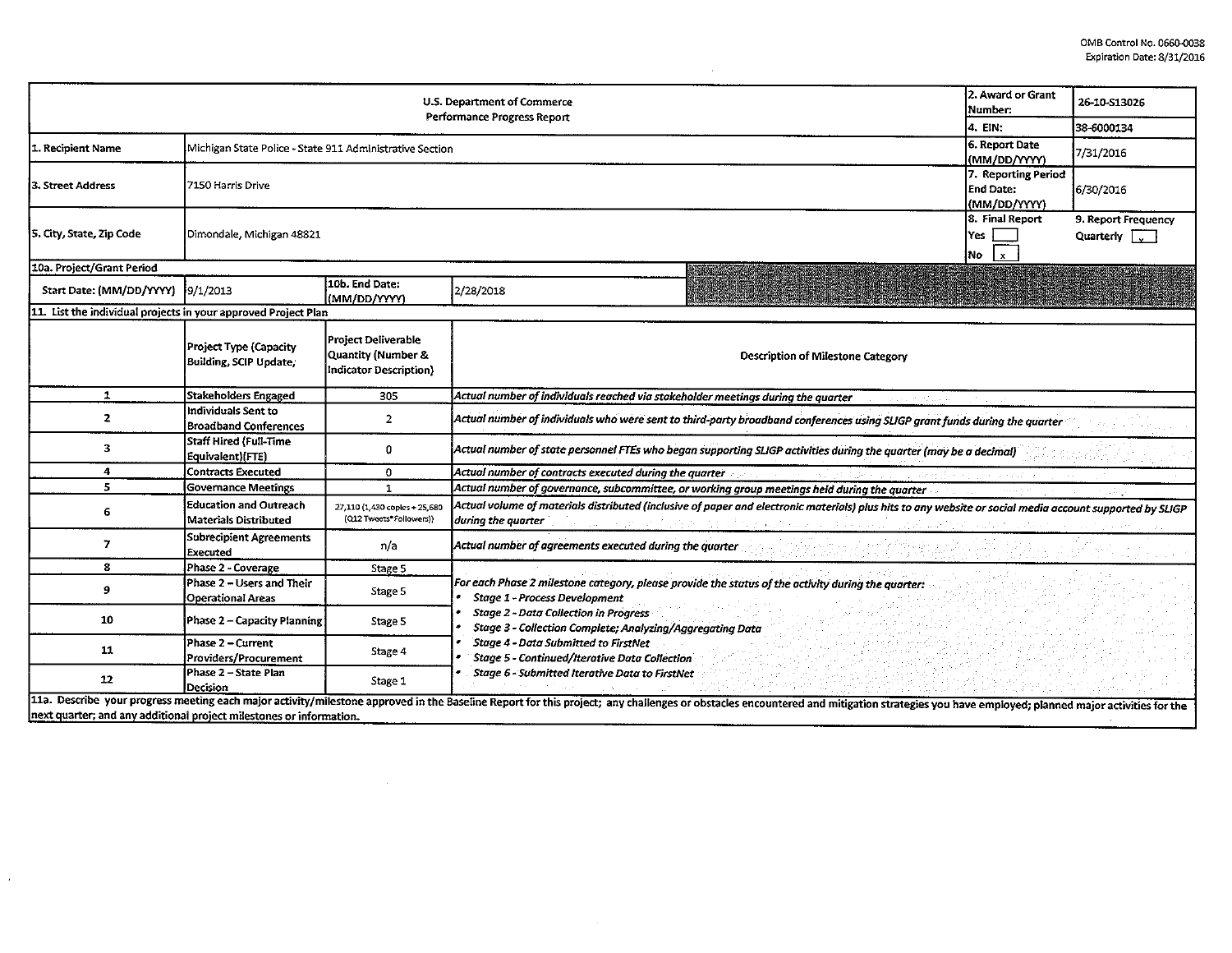OUTREACH AND EDUCATION: • Held Region 2S Engagement Workshop (April 6, 2016) - 23 Attended • Held Region 1 Engagement Workshop (April 7, 2016) - 12 Attended • Held Region 8 Engagement Workshop - Escanaba (April 19, 2015) -16 Attended • Held Region 7 Engagement Workshop - Gaylord Unlversity Center April 20, 2016-11 Attended • Presented at 911 Emerging Technology Forum Session (April 27, 2016)-110 Attended • Held QPP CTT Webinar (May 19, 2016) - 38 Attended • Presented to the Kalamazoo Fire Chiefs Association Meeting (June 1, 2016) - 34 Attended • Held QPP CTTWebinar (June 27, 2016) - 9 Attended • Presented at a region 5 EMS meeting - (June 14, 2016) - 52 Attended GOVERNANCE: (All Governance meetings were hosted in Lansing, MI with additional access through webinar) • Hosted Monthly Ml Public Safety Broadband Work Group Meeting (April 15) CONFERENCES: • Attended APCO Broadband Summit-Washington O.C. (May 16-17, 2016) • Attended DEC PS Broadband LTETech Presentation (May 25, 2015) o OEC gave high level overview of what to look for ftom a technological standpoint in State plan review ftom FirstNet vendor. SOCIAL MEDIA: The @MiPSBB Twitter Account metrics are 428 Followers, 480 Tweets and Following 369 as of June 30, 2016. Twitter has been a great tool for the MiPSB outreach team to provide information to our followers regarding outreach opportunities, program updates and activities, governance items and related news items and discussions. Additionally, this has been beneficial to our outreach team in tracking activities with other SLIGP teams. OTHER: • Participated in the Spring SPOC Meeting (Mclean, VA) Apri! 11-14 • Participated on Western States Amance Call (April 4, 2016, April 18, 2016, May 2, 2016, May 16, 2016, June 13, 2016, June 27, 2015) • Participated on FEMA Region V Call (April 5, 2016, June 7, 2016) o Continued discussions State Planning Process & Coordination 11b. If the project team anticipates requesting any changes to the approved Baseline Report in the next quarter, describe those below. Note that any substantive changes to the Baseline Report must be approved by the Depart Commerce before implementation. Nothing at this time 11c. Provide anv other information that would be useful to NTIA as it assesses this project's progress. Nothing at this time 11d. Describe any success stories or best practices you have identified. Please be as specific as possible. The Michigan team has had excellent success in conducting interactive workshops with diverse groups of first responders and emergency management personnel. As of the end of Quarter 12, eight sessions have been held in eigh management regions: Grand Rapids, Kalamazoo, Clinton Township (North Metro Detroit), Midland, Milan (South Metro Detroit), Howell, Escanaba and Gaylord. The primary objective was to engage the local practitioners in evalua coverage data and identifying gaps in proposed coverage and capacity, based on their knowledge of the local area. In addition to getting better data we have received good feedback on the concerns and interests of the parti providing them better information to share with their communities and disciplines. 12. Personnel 12a. If the project is not fully staffed, describe how any lack of staffing may impact the project's time line and when the project will be fully staffed.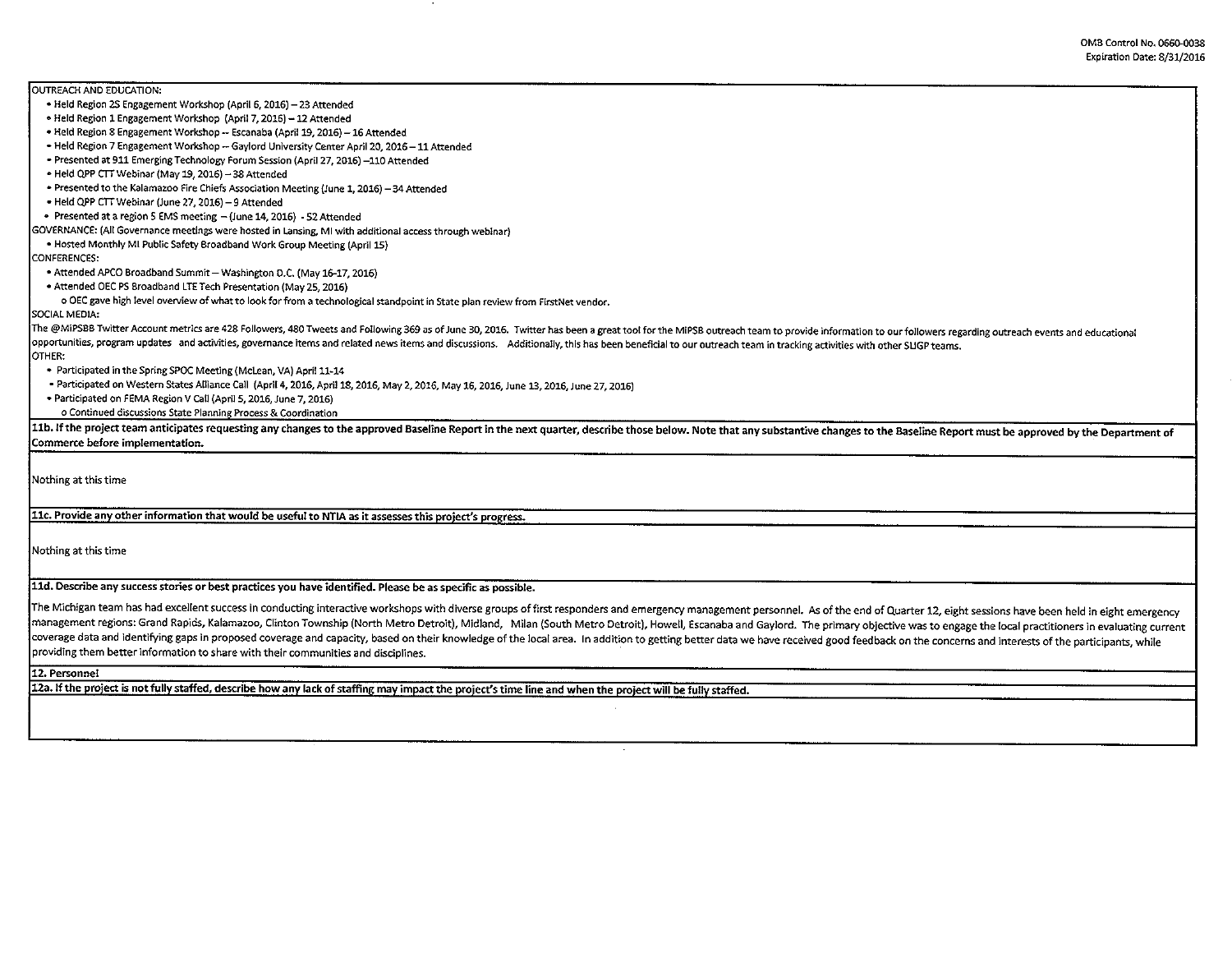| 12b. Staffing Table - Please include all staff that have contributed time to the project. Please do not remove individuals from this table. |                                   |                                       |                                                                                                                                                                                                                                                                                                                                                        |                                                                                                                                    |                               |                   |                 |                                                    |                                          |  |
|---------------------------------------------------------------------------------------------------------------------------------------------|-----------------------------------|---------------------------------------|--------------------------------------------------------------------------------------------------------------------------------------------------------------------------------------------------------------------------------------------------------------------------------------------------------------------------------------------------------|------------------------------------------------------------------------------------------------------------------------------------|-------------------------------|-------------------|-----------------|----------------------------------------------------|------------------------------------------|--|
| <b>Job Title</b>                                                                                                                            | FTE%                              |                                       | Project (s) Assigned                                                                                                                                                                                                                                                                                                                                   |                                                                                                                                    |                               |                   |                 |                                                    |                                          |  |
| <b>SWIC</b>                                                                                                                                 | 0.5                               |                                       | Provide oversight of all SLIGP project activities and outreach/education efforts<br>Continued work on SLIGP                                                                                                                                                                                                                                            |                                                                                                                                    |                               |                   |                 |                                                    |                                          |  |
| <b>Grant Director</b>                                                                                                                       | 0.1                               |                                       | Provide oversight of all grant fiduciary activities and reporting requirements for the state.<br>Continued work on SLIGP                                                                                                                                                                                                                               |                                                                                                                                    |                               |                   |                 |                                                    |                                          |  |
| CIO / SPOC                                                                                                                                  | 0.1                               |                                       | Primary point of contact. Inform Governor's office<br>Continued work on SLIGP                                                                                                                                                                                                                                                                          |                                                                                                                                    |                               |                   |                 |                                                    |                                          |  |
| SLIGP Program Manager                                                                                                                       | 0.5                               | Project Management and operations     | Continued work on SLIGP                                                                                                                                                                                                                                                                                                                                |                                                                                                                                    |                               |                   |                 |                                                    |                                          |  |
| Shared Services Director                                                                                                                    | 0.1                               |                                       | Executive support and managing SLIGP project team<br>Continued work on SLIGP                                                                                                                                                                                                                                                                           |                                                                                                                                    |                               |                   |                 |                                                    |                                          |  |
| Shared Services Director Admin Support                                                                                                      | 0.1                               |                                       |                                                                                                                                                                                                                                                                                                                                                        | Administrative support relating to SLIGP efforts including schoduling meetings, proparing materials and human resources activities |                               |                   |                 |                                                    | Continued work on SLIGP                  |  |
| Outreach Support Staff 1                                                                                                                    | 0.1                               |                                       | Data preparation for outreach support including research on stakeholders groups and potential outreach engagement opportunities<br>Continued work on SLIGP                                                                                                                                                                                             |                                                                                                                                    |                               |                   |                 |                                                    | Continued work on SLIGP                  |  |
| <b>Budget &amp; Procurement Analyst</b>                                                                                                     | 0.1                               |                                       | Advise in all procurement and purchasing required for SLIGP. Monitor and track staff time reporting and project invoices                                                                                                                                                                                                                               |                                                                                                                                    |                               |                   |                 |                                                    |                                          |  |
| Outreach Support Staff 2                                                                                                                    | 0.8                               |                                       | Data preparation for outreach support including research on stakeholders groups and potential outreach engagement opportunities                                                                                                                                                                                                                        |                                                                                                                                    |                               |                   |                 |                                                    |                                          |  |
| Outreach Support Staff 3                                                                                                                    | 0.8                               |                                       | Continued work on SLIGP<br>Data preparation for outreach support including research on stakeholders groups and potential outreach engagement opportunities<br>Continued work on SLIGP<br>Administrative support relating to SLIGP efforts including scheduling meetings, preparing materials and human resources activities<br>Continued work on SLIGP |                                                                                                                                    |                               |                   |                 |                                                    |                                          |  |
| SWIC Admin Support                                                                                                                          | 0.1                               |                                       |                                                                                                                                                                                                                                                                                                                                                        |                                                                                                                                    |                               |                   |                 |                                                    |                                          |  |
| Subject Matter Expert Engineer 1                                                                                                            | 0.2                               |                                       | Provided technical support to project                                                                                                                                                                                                                                                                                                                  |                                                                                                                                    |                               |                   |                 |                                                    |                                          |  |
| Subject Matter Expert Engineer 2                                                                                                            | 0.2                               | Provided technical support to project |                                                                                                                                                                                                                                                                                                                                                        |                                                                                                                                    |                               |                   |                 | Continued work on SLIGP<br>Continued work on SLIGP |                                          |  |
| 13. Subcontracts (Vendors and/or Subrecipients)                                                                                             |                                   |                                       |                                                                                                                                                                                                                                                                                                                                                        |                                                                                                                                    |                               |                   |                 |                                                    |                                          |  |
| 13a. Subcontracts Table – Include all subcontractors. The totals from this table must equal the "Subcontracts Total" in Question 14f.       |                                   |                                       |                                                                                                                                                                                                                                                                                                                                                        |                                                                                                                                    |                               |                   |                 |                                                    |                                          |  |
| Name                                                                                                                                        | <b>Subcontract Purpose</b>        |                                       | Type<br>(Vendor/Subrec.)                                                                                                                                                                                                                                                                                                                               | RFP/RFQ Issued (Y/N)                                                                                                               | Contract<br>Executed<br>(Y/N) | <b>Start Date</b> | <b>End Date</b> | <b>Total Federal Funds</b><br>Allocated            | <b>Total Matching Funds</b><br>Allocated |  |
| State of Michigan                                                                                                                           | DTMB Project Staffing             |                                       | Vendor                                                                                                                                                                                                                                                                                                                                                 | Ν                                                                                                                                  | Y                             | 10/1/2015         | 2/28/2018       | \$1,708,755.23                                     | \$0.00                                   |  |
| Consolidated Telecom Services<br>(CTS)                                                                                                      | Consulting and General Support    |                                       | Vendor                                                                                                                                                                                                                                                                                                                                                 |                                                                                                                                    | Y                             | 6/9/2015          | 2/28/2018       | \$1,197,362                                        | \$0.00                                   |  |
| Michigan State University                                                                                                                   | Kellogg Hotel & Conference Center |                                       | Vendor                                                                                                                                                                                                                                                                                                                                                 | N                                                                                                                                  | $\mathbf v$                   | 5/19/2015         | 9/30/2015       | \$2,500                                            | \$0.00                                   |  |
| AIC                                                                                                                                         | Consulting and General Support    |                                       | Vendor                                                                                                                                                                                                                                                                                                                                                 | N                                                                                                                                  | $\mathbf{v}$                  | 7/1/2014          | 9/30/2014       | 5123,455                                           | \$0.00                                   |  |
| Cynergyze                                                                                                                                   | Consulting and General Support    |                                       | Vendor                                                                                                                                                                                                                                                                                                                                                 | N                                                                                                                                  | $\checkmark$                  | 3/1/2014          | 6/30/2014       | \$100,000                                          | \$0.00                                   |  |
| Cynergyze                                                                                                                                   | Consulting and General Support    |                                       | Vendor                                                                                                                                                                                                                                                                                                                                                 | N                                                                                                                                  | Y                             | 12/31/2013        | 2/28/2014       | \$18,420                                           | \$8,880.00                               |  |

 $\sim 10^{-1}$ 

 $\sim$ 

 $\overline{\phantom{a}}$ 

 $\sim$